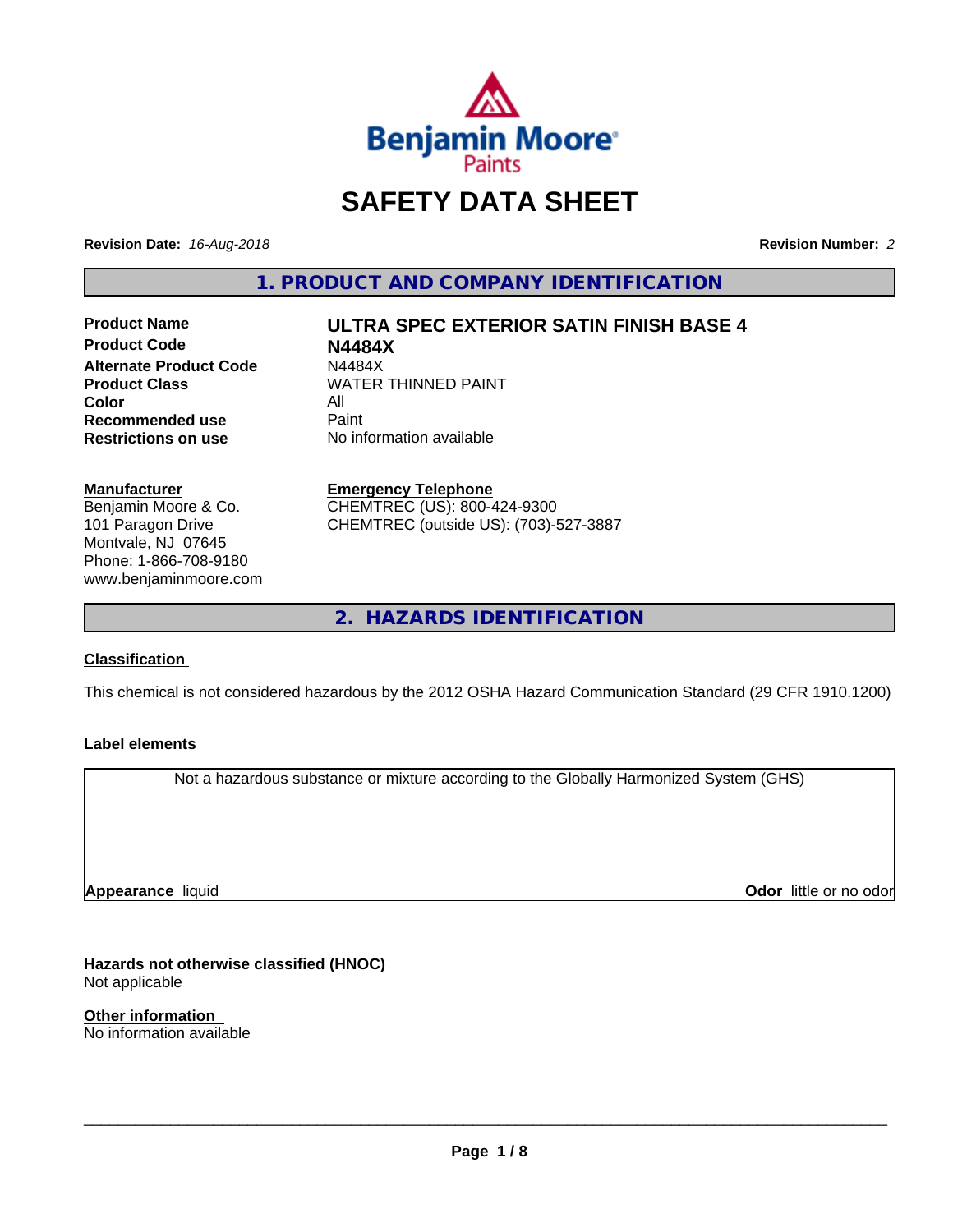# **3. COMPOSITION INFORMATION ON COMPONENTS**

| Chemical name                                                                | <b>CAS No.</b> | Weight-% |
|------------------------------------------------------------------------------|----------------|----------|
| Zinc oxide                                                                   | 1314-13-2      |          |
| Propanoic acid, 2-methyl-, monoester with<br>2,2,4-trimethyl-1,3-pentanediol | 25265-77-4     |          |
| Sodium C14-C16 olefin sulfonate                                              | 68439-57-6     | U.O      |

|                                                  | 4. FIRST AID MEASURES                                                                                    |
|--------------------------------------------------|----------------------------------------------------------------------------------------------------------|
| <b>General Advice</b>                            | No hazards which require special first aid measures.                                                     |
| <b>Eye Contact</b>                               | Rinse thoroughly with plenty of water for at least 15 minutes and consult a<br>physician.                |
| <b>Skin Contact</b>                              | Wash off immediately with soap and plenty of water while removing all<br>contaminated clothes and shoes. |
| <b>Inhalation</b>                                | Move to fresh air. If symptoms persist, call a physician.                                                |
| Ingestion                                        | Clean mouth with water and afterwards drink plenty of water. Consult a physician<br>if necessary.        |
| <b>Most Important</b><br><b>Symptoms/Effects</b> | None known.                                                                                              |
| <b>Notes To Physician</b>                        | Treat symptomatically.                                                                                   |

**5. FIRE-FIGHTING MEASURES**

| <b>Suitable Extinguishing Media</b>                                              | Use extinguishing measures that are appropriate to local<br>circumstances and the surrounding environment.                                   |
|----------------------------------------------------------------------------------|----------------------------------------------------------------------------------------------------------------------------------------------|
| <b>Protective Equipment And Precautions For</b><br><b>Firefighters</b>           | As in any fire, wear self-contained breathing apparatus<br>pressure-demand, MSHA/NIOSH (approved or equivalent)<br>and full protective gear. |
| <b>Specific Hazards Arising From The Chemical</b>                                | Closed containers may rupture if exposed to fire or<br>extreme heat.                                                                         |
| <b>Sensitivity To Mechanical Impact</b>                                          | No.                                                                                                                                          |
| <b>Sensitivity To Static Discharge</b>                                           | No.                                                                                                                                          |
| <b>Flash Point Data</b><br>Flash Point (°F)<br>Flash Point (°C)<br><b>Method</b> | Not applicable<br>Not applicable<br>Not applicable                                                                                           |
| <b>Flammability Limits In Air</b>                                                |                                                                                                                                              |
| Lower flammability limit:                                                        | Not applicable                                                                                                                               |
|                                                                                  |                                                                                                                                              |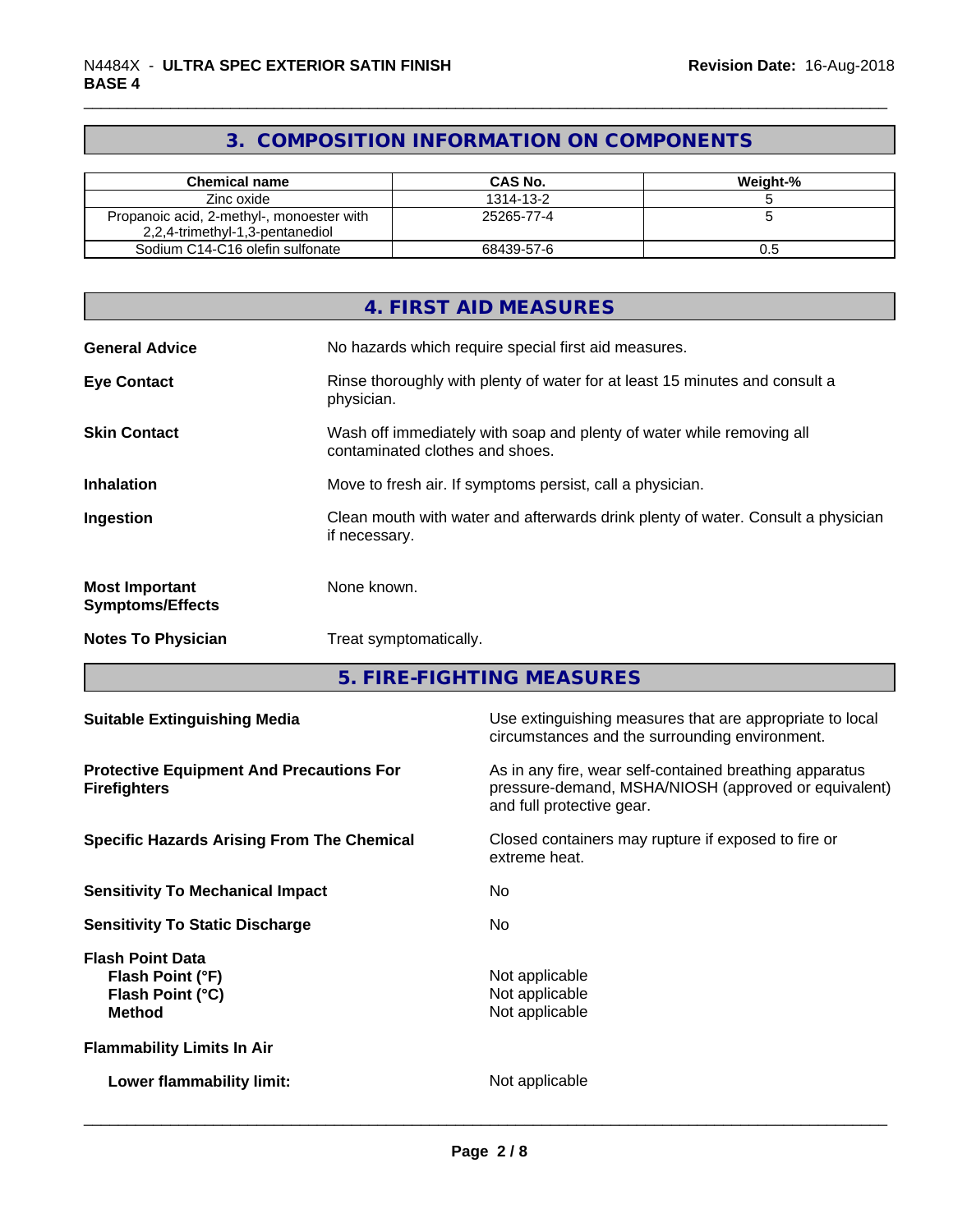# **Upper flammability limit:** Not applicable **NFPA Health:** 1 **Flammability:** 0 **Instability:** 0 **Special:** Not Applicable **NFPA Legend**

- 0 Not Hazardous
- 1 Slightly
- 2 Moderate
- 3 High
- 4 Severe

*The ratings assigned are only suggested ratings, the contractor/employer has ultimate responsibilities for NFPA ratings where this system is used.*

*Additional information regarding the NFPA rating system is available from the National Fire Protection Agency (NFPA) at www.nfpa.org.*

# **6. ACCIDENTAL RELEASE MEASURES**

| <b>Personal Precautions</b>      | Avoid contact with skin, eyes and clothing. Ensure adequate ventilation.                                                                                                         |  |
|----------------------------------|----------------------------------------------------------------------------------------------------------------------------------------------------------------------------------|--|
| <b>Other Information</b>         | Prevent further leakage or spillage if safe to do so.                                                                                                                            |  |
| <b>Environmental precautions</b> | See Section 12 for additional Ecological Information.                                                                                                                            |  |
| <b>Methods for Cleaning Up</b>   | Soak up with inert absorbent material. Sweep up and shovel into suitable<br>containers for disposal.                                                                             |  |
|                                  | 7. HANDLING AND STORAGE                                                                                                                                                          |  |
| <b>Handling</b>                  | Avoid contact with skin, eyes and clothing. Avoid breathing vapors, spray mists or<br>sanding dust. In case of insufficient ventilation, wear suitable respiratory<br>equipment. |  |
| <b>Storage</b>                   | Keep container tightly closed. Keep out of the reach of children.                                                                                                                |  |

**Incompatible Materials** No information available

# **8. EXPOSURE CONTROLS/PERSONAL PROTECTION**

#### **Exposure Limits**

| <b>Chemical name</b> | <b>ACGIH TLV</b><br>OSHA PEL      |                   |
|----------------------|-----------------------------------|-------------------|
| --<br>∠inc oxide     | <b>TWA</b><br>∠ mg/m <sup>3</sup> | TWA<br>ാ mg/m $3$ |
|                      | $\sim$ TF<br>.∪ mg/mª<br>.        | TWA<br>⊺ma/m∘     |

#### **Legend**

ACGIH - American Conference of Governmental Industrial Hygienists Exposure Limits OSHA - Occupational Safety & Health Administration Exposure Limits N/E - Not Established

**Engineering Measures** Ensure adequate ventilation, especially in confined areas.

 $\overline{\phantom{a}}$  ,  $\overline{\phantom{a}}$  ,  $\overline{\phantom{a}}$  ,  $\overline{\phantom{a}}$  ,  $\overline{\phantom{a}}$  ,  $\overline{\phantom{a}}$  ,  $\overline{\phantom{a}}$  ,  $\overline{\phantom{a}}$  ,  $\overline{\phantom{a}}$  ,  $\overline{\phantom{a}}$  ,  $\overline{\phantom{a}}$  ,  $\overline{\phantom{a}}$  ,  $\overline{\phantom{a}}$  ,  $\overline{\phantom{a}}$  ,  $\overline{\phantom{a}}$  ,  $\overline{\phantom{a}}$ 

#### **Personal Protective Equipment**

**Eye/Face Protection** Safety glasses with side-shields.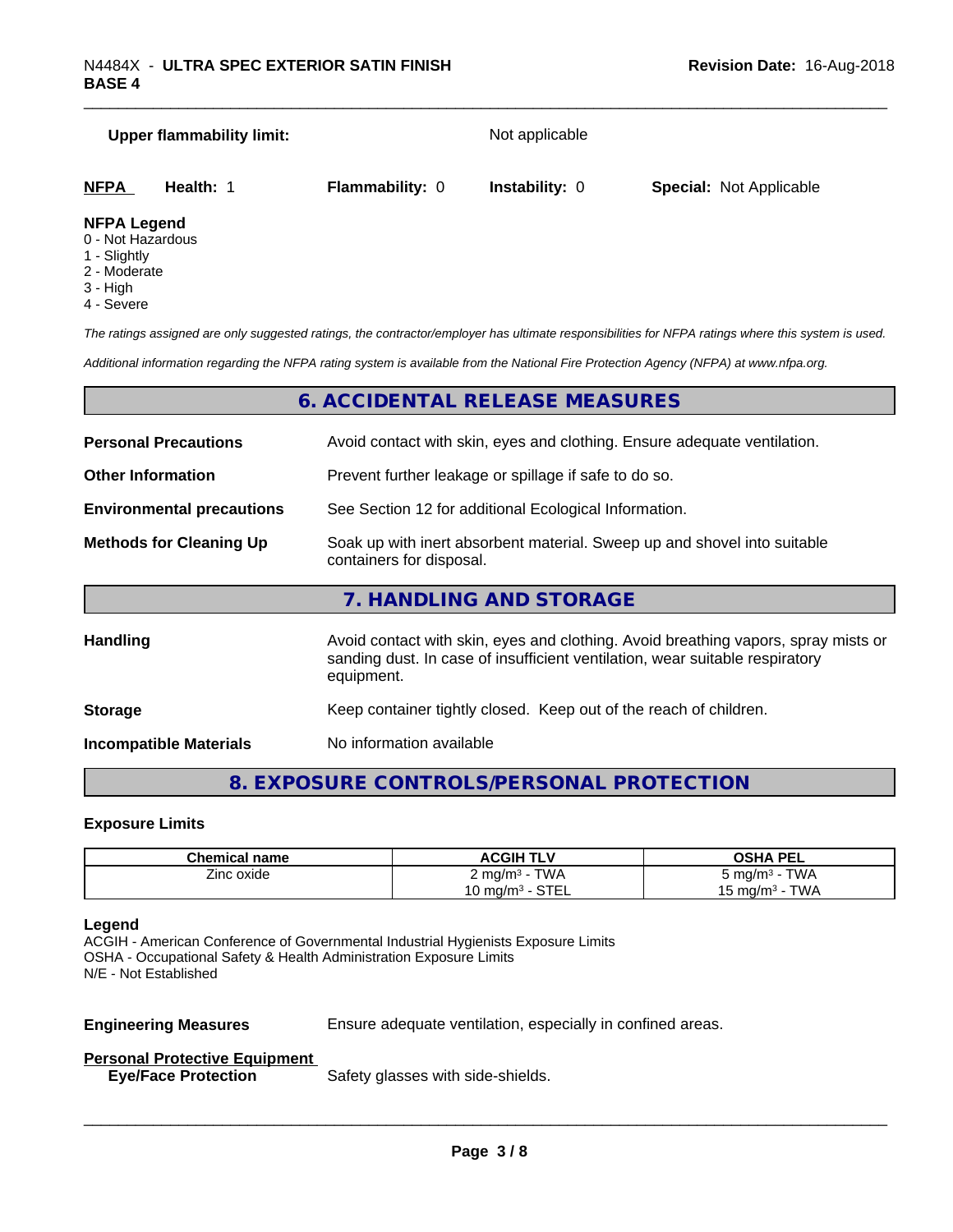| <b>Skin Protection</b>        | Protective gloves and impervious clothing.                                                                                          |
|-------------------------------|-------------------------------------------------------------------------------------------------------------------------------------|
| <b>Respiratory Protection</b> | In case of insufficient ventilation wear suitable respiratory equipment.                                                            |
| <b>Hygiene Measures</b>       | Avoid contact with skin, eyes and clothing. Remove and wash contaminated<br>clothing before re-use. Wash thoroughly after handling. |

# **9. PHYSICAL AND CHEMICAL PROPERTIES**

**Appearance** liquid **Odor** little or no odor **Odor Threshold** No information available **Density (lbs/gal)** 9.3 - 9.7 **Specific Gravity** 1.11 - 1.16 **pH pH**  $\blacksquare$ **Viscosity (cps)** No information available **Solubility(ies)** No information available **Water solubility** No information available **Evaporation Rate No information available No information available Vapor pressure @20 °C (kPa)** No information available **Vapor density**<br> **We Solids** (*We Solids* (*We Solids* (*We Solids* (*Me )* (*A)* (*A)* (*A)* (*A)* (*A)* (*A)* (*A)* (*A)* (*A)* (*A)* (*A)* (*A)* (*A)* (*A)* (*A)* (*A)* (*A)* (*A)* (*A)* (*A)* (*A)* (*A)* (*A)* (*A)* ( **Wt. % Solids** 40 - 50<br> **Vol. % Solids** 30 - 40 **Vol. % Solids Wt. % Volatiles** 50 - 60 **Vol. % Volatiles** 60 - 70 **VOC Regulatory Limit (g/L)** < 50 **Boiling Point (°F)** 212 **Boiling Point**  $(^{\circ}C)$  100 **Freezing Point (°F)** 32 **Freezing Point (°C)** 0 **Flash Point (°F)** Not applicable **Flash Point (°C)** Not applicable **Method** Not applicable<br> **Flammability (solid, gas)** Not applicable Not applicable **Flammability** (solid, gas) **Upper flammability limit:**<br> **Lower flammability limit:** Not applicable Not applicable **Lower flammability limit:**<br> **Autoignition Temperature (°F)** Not applicable havailable **Autoignition Temperature (°F) Autoignition Temperature (°C)** No information available **Decomposition Temperature (°F)** No information available **Decomposition Temperature (°C)**<br> **Partition coefficient**<br> **Partition coefficient**<br> **No** information available

**No information available** 

# **10. STABILITY AND REACTIVITY**

| <b>Reactivity</b>                       | Not Applicable                           |
|-----------------------------------------|------------------------------------------|
| <b>Chemical Stability</b>               | Stable under normal conditions.          |
| <b>Conditions to avoid</b>              | Prevent from freezing.                   |
| <b>Incompatible Materials</b>           | No materials to be especially mentioned. |
| <b>Hazardous Decomposition Products</b> | None under normal use.                   |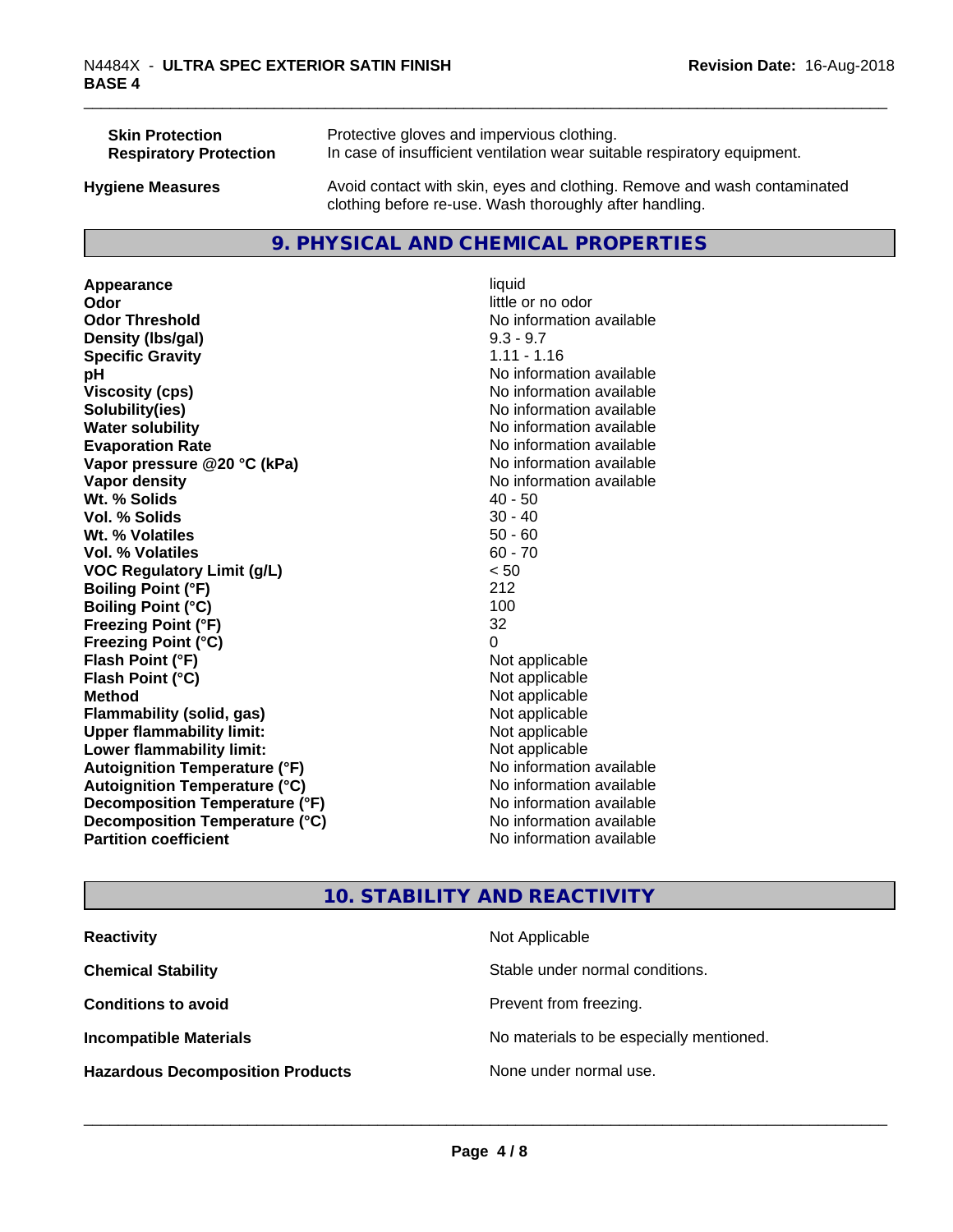| Possibility of hazardous reactions                                                                                                                                                                                                                                                                                                                                                                                                              | None under normal conditions of use.                                                                                                                                                                                                                                                                                                                                                                                                                                                                                                                                                                                                                                       |
|-------------------------------------------------------------------------------------------------------------------------------------------------------------------------------------------------------------------------------------------------------------------------------------------------------------------------------------------------------------------------------------------------------------------------------------------------|----------------------------------------------------------------------------------------------------------------------------------------------------------------------------------------------------------------------------------------------------------------------------------------------------------------------------------------------------------------------------------------------------------------------------------------------------------------------------------------------------------------------------------------------------------------------------------------------------------------------------------------------------------------------------|
|                                                                                                                                                                                                                                                                                                                                                                                                                                                 | 11. TOXICOLOGICAL INFORMATION                                                                                                                                                                                                                                                                                                                                                                                                                                                                                                                                                                                                                                              |
| <b>Product Information</b>                                                                                                                                                                                                                                                                                                                                                                                                                      |                                                                                                                                                                                                                                                                                                                                                                                                                                                                                                                                                                                                                                                                            |
| Information on likely routes of exposure                                                                                                                                                                                                                                                                                                                                                                                                        |                                                                                                                                                                                                                                                                                                                                                                                                                                                                                                                                                                                                                                                                            |
| <b>Principal Routes of Exposure</b>                                                                                                                                                                                                                                                                                                                                                                                                             | Eye contact, skin contact and inhalation.                                                                                                                                                                                                                                                                                                                                                                                                                                                                                                                                                                                                                                  |
| <b>Acute Toxicity</b>                                                                                                                                                                                                                                                                                                                                                                                                                           |                                                                                                                                                                                                                                                                                                                                                                                                                                                                                                                                                                                                                                                                            |
| <b>Product Information</b>                                                                                                                                                                                                                                                                                                                                                                                                                      | No information available                                                                                                                                                                                                                                                                                                                                                                                                                                                                                                                                                                                                                                                   |
|                                                                                                                                                                                                                                                                                                                                                                                                                                                 | Symptoms related to the physical, chemical and toxicological characteristics                                                                                                                                                                                                                                                                                                                                                                                                                                                                                                                                                                                               |
| <b>Symptoms</b>                                                                                                                                                                                                                                                                                                                                                                                                                                 | No information available                                                                                                                                                                                                                                                                                                                                                                                                                                                                                                                                                                                                                                                   |
|                                                                                                                                                                                                                                                                                                                                                                                                                                                 | Delayed and immediate effects as well as chronic effects from short and long-term exposure                                                                                                                                                                                                                                                                                                                                                                                                                                                                                                                                                                                 |
| Eye contact<br><b>Skin contact</b><br><b>Inhalation</b><br>Ingestion<br><b>Sensitization</b><br><b>Neurological Effects</b><br><b>Mutagenic Effects</b><br><b>Reproductive Effects</b><br><b>Developmental Effects</b><br><b>Target organ effects</b><br><b>STOT - single exposure</b><br><b>STOT - repeated exposure</b><br>Other adverse effects<br><b>Aspiration Hazard</b><br><b>Numerical measures of toxicity</b><br><b>ATEmix (oral)</b> | May cause slight irritation.<br>Substance may cause slight skin irritation. Prolonged or repeated contact may dry<br>skin and cause irritation.<br>May cause irritation of respiratory tract.<br>Ingestion may cause gastrointestinal irritation, nausea, vomiting and diarrhea.<br>No information available<br>No information available.<br>No information available.<br>No information available.<br>No information available.<br>No information available.<br>No information available.<br>No information available.<br>No information available.<br>No information available<br>The following values are calculated based on chapter 3.1 of the GHS document<br>113526 |
| <b>ATEmix (dermal)</b>                                                                                                                                                                                                                                                                                                                                                                                                                          | 1320191 mg/kg                                                                                                                                                                                                                                                                                                                                                                                                                                                                                                                                                                                                                                                              |
| <b>Component Information</b><br>Zinc oxide<br>LD50 Oral: 5000 mg/kg (Rat)<br>LC50 Inhalation (Dust): $> 5700$ mg/m <sup>3</sup> (Rat, 4 hr.)                                                                                                                                                                                                                                                                                                    |                                                                                                                                                                                                                                                                                                                                                                                                                                                                                                                                                                                                                                                                            |
| Carcinogenicity                                                                                                                                                                                                                                                                                                                                                                                                                                 | There are no known carcinogenic chemicals in this product above reportable levels.                                                                                                                                                                                                                                                                                                                                                                                                                                                                                                                                                                                         |
| Legend                                                                                                                                                                                                                                                                                                                                                                                                                                          |                                                                                                                                                                                                                                                                                                                                                                                                                                                                                                                                                                                                                                                                            |
|                                                                                                                                                                                                                                                                                                                                                                                                                                                 |                                                                                                                                                                                                                                                                                                                                                                                                                                                                                                                                                                                                                                                                            |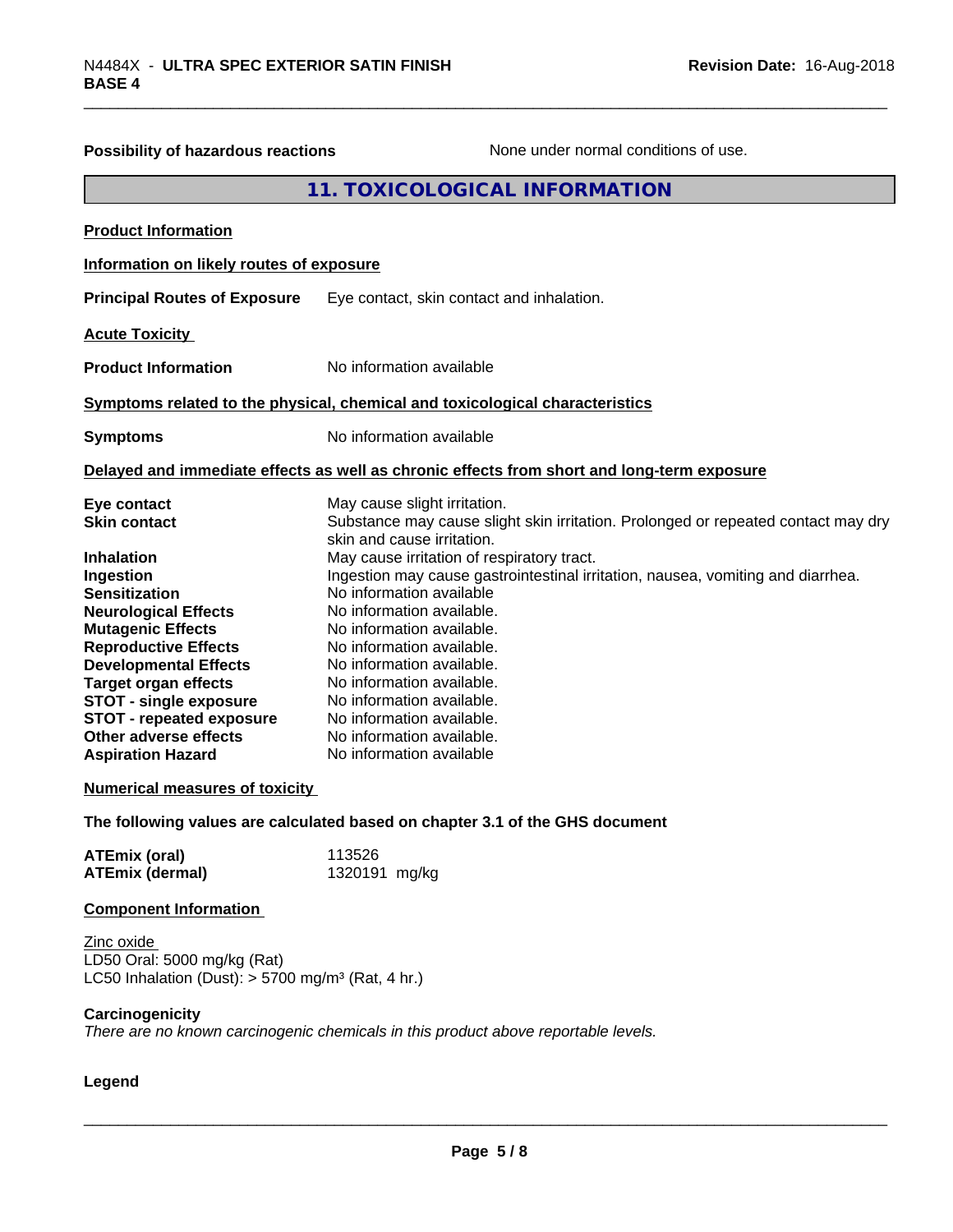IARC - International Agency for Research on Cancer NTP - National Toxicity Program OSHA - Occupational Safety & Health Administration

**12. ECOLOGICAL INFORMATION**

# **Ecotoxicity Effects**

The environmental impact of this product has not been fully investigated.

## **Product Information**

### **Acute Toxicity to Fish**

No information available

#### **Acute Toxicity to Aquatic Invertebrates**

No information available

### **Acute Toxicity to Aquatic Plants**

No information available

#### **Persistence / Degradability**

No information available.

#### **Bioaccumulation**

No information available.

#### **Mobility in Environmental Media**

No information available.

#### **Ozone**

No information available

#### **Component Information**

#### **Acute Toxicity to Fish**

No information available

#### **Acute Toxicity to Aquatic Invertebrates**

No information available

#### **Acute Toxicity to Aquatic Plants**

No information available

# **13. DISPOSAL CONSIDERATIONS**

Waste Disposal Method **Dispose of in accordance with federal, state, and local regulations. Local** requirements may vary, consult your sanitation department or state-designated environmental protection agency for more disposal options.

 $\overline{\phantom{a}}$  ,  $\overline{\phantom{a}}$  ,  $\overline{\phantom{a}}$  ,  $\overline{\phantom{a}}$  ,  $\overline{\phantom{a}}$  ,  $\overline{\phantom{a}}$  ,  $\overline{\phantom{a}}$  ,  $\overline{\phantom{a}}$  ,  $\overline{\phantom{a}}$  ,  $\overline{\phantom{a}}$  ,  $\overline{\phantom{a}}$  ,  $\overline{\phantom{a}}$  ,  $\overline{\phantom{a}}$  ,  $\overline{\phantom{a}}$  ,  $\overline{\phantom{a}}$  ,  $\overline{\phantom{a}}$ 

# **14. TRANSPORT INFORMATION**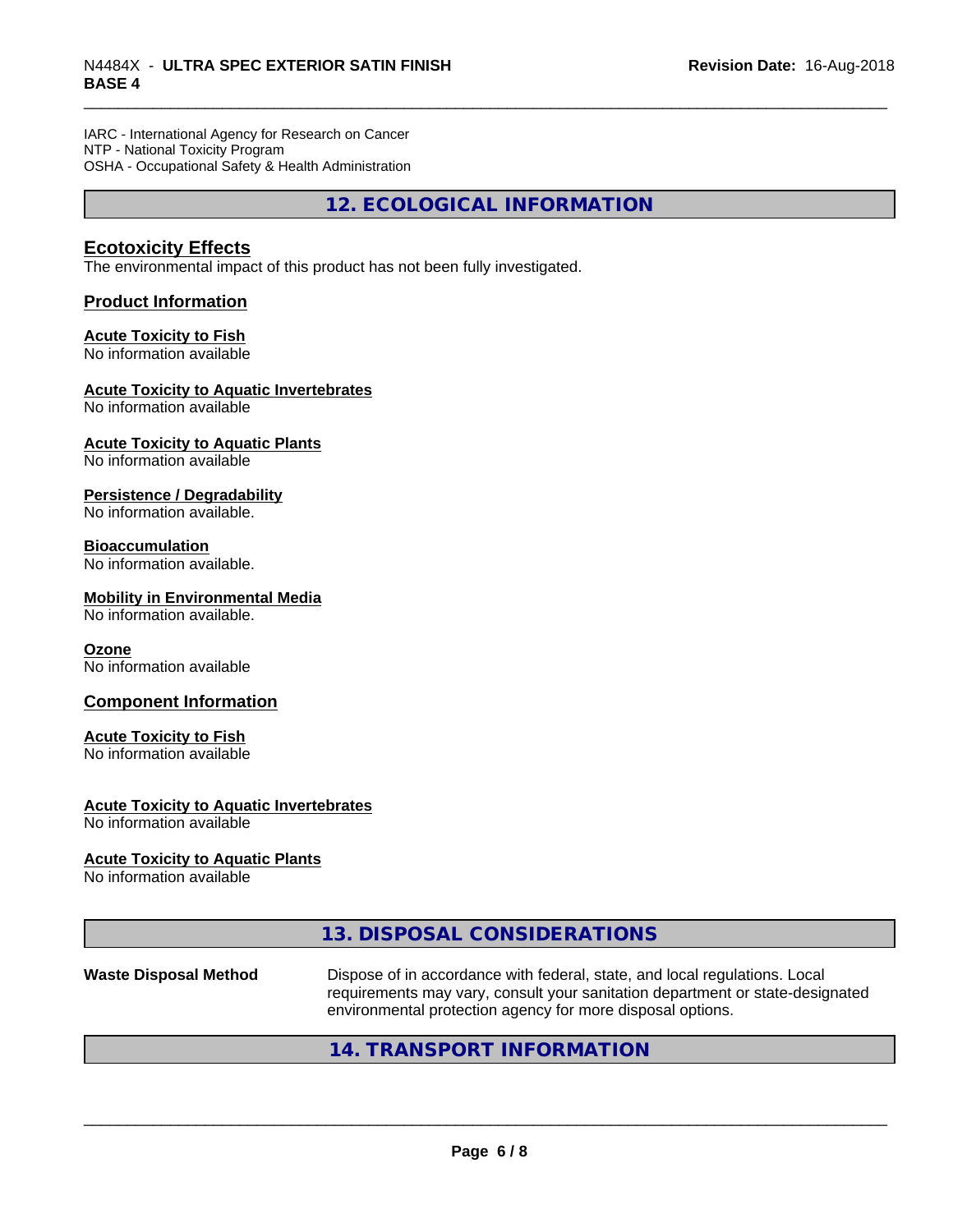| <b>DOT</b>         | Not regulated                     |  |
|--------------------|-----------------------------------|--|
| <b>ICAO / IATA</b> | Not regulated                     |  |
| <b>IMDG / IMO</b>  | Not regulated                     |  |
|                    | <b>15. REGULATORY INFORMATION</b> |  |

# **International Inventories**

| <b>TSCA: United States</b> | Yes - All components are listed or exempt. |
|----------------------------|--------------------------------------------|
| <b>DSL: Canada</b>         | Yes - All components are listed or exempt. |

# **Federal Regulations**

| SARA 311/312 hazardous categorization |    |  |
|---------------------------------------|----|--|
| Acute health hazard                   | Nο |  |
| Chronic Health Hazard                 | No |  |
| Fire hazard                           | Nο |  |
| Sudden release of pressure hazard     | Nο |  |
| Reactive Hazard                       | No |  |

# **SARA 313**

Section 313 of Title III of the Superfund Amendments and Reauthorization Act of 1986 (SARA). This product contains a chemical or chemicals which are subject to the reporting requirements of the Act and Title 40 of the Code of Federal Regulations, Part 372:

| Chemical name | CAS No.  | Weiaht-% | <b>CERCLA/SARA 313</b><br>(de minimis concentration) |
|---------------|----------|----------|------------------------------------------------------|
| Zinc oxide    | 314-13-2 |          |                                                      |

# **Clean Air Act,Section 112 Hazardous Air Pollutants (HAPs) (see 40 CFR 61)**

This product contains the following HAPs:

*None*

# **US State Regulations**

# **California Proposition 65**

**A** WARNING: Cancer and Reproductive Harm– www.P65warnings.ca.gov

#### **State Right-to-Know**

| Cher<br>.<br>name<br>шса                  | Mass<br>ssaunuseus | Jersev<br><b>New</b><br>$\cdot$ | nsvlvania |
|-------------------------------------------|--------------------|---------------------------------|-----------|
| $\overline{\phantom{a}}$<br>oxide<br>∠inc |                    |                                 |           |